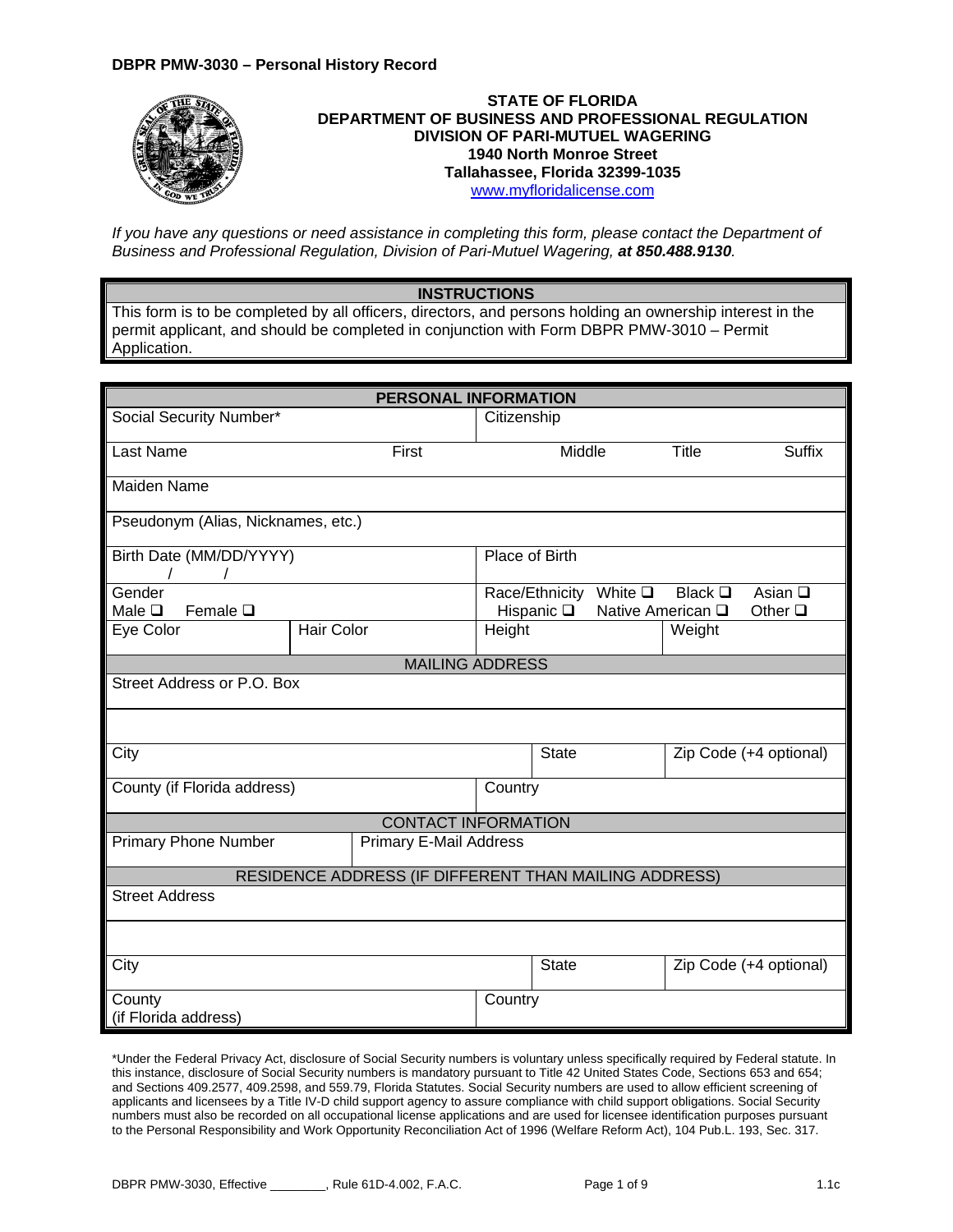| <b>BUSINESS ADDRESS</b>        |         |                                |                        |  |  |  |
|--------------------------------|---------|--------------------------------|------------------------|--|--|--|
| <b>Employer Name</b>           |         |                                |                        |  |  |  |
| Position                       |         |                                |                        |  |  |  |
| <b>Street Address</b>          |         |                                |                        |  |  |  |
|                                |         |                                |                        |  |  |  |
| <b>City</b>                    | State   |                                | Zip Code (+4 optional) |  |  |  |
| County<br>(if Florida address) | Country |                                |                        |  |  |  |
| <b>Business Telephone</b>      |         | <b>Business E-Mail Address</b> |                        |  |  |  |

| ADDITIONAL CONTACT INFORMATION (OPTIONAL) |                   |  |  |  |
|-------------------------------------------|-------------------|--|--|--|
| Alternate Phone Number                    | <b>Fax Number</b> |  |  |  |
| Alternate E-Mail Address                  |                   |  |  |  |

| <b>LIVING RELATIVES</b>    |                                           |         |        |  |                               |  |  |  |
|----------------------------|-------------------------------------------|---------|--------|--|-------------------------------|--|--|--|
| <b>MOTHER</b>              |                                           |         |        |  |                               |  |  |  |
| Last Name                  | First                                     |         | Middle |  | <b>Title</b><br><b>Suffix</b> |  |  |  |
| <b>Maiden Name</b>         | Birth Date (MM/DD/YYYY)<br>Place of Birth |         |        |  |                               |  |  |  |
|                            | PRIMARY ADDRESS                           |         |        |  |                               |  |  |  |
| Street Address or P.O. Box |                                           |         |        |  |                               |  |  |  |
|                            |                                           |         |        |  |                               |  |  |  |
| City                       |                                           |         | State  |  | Zip Code (+4 optional)        |  |  |  |
| County                     |                                           | Country |        |  |                               |  |  |  |
| (if Florida address)       |                                           |         |        |  |                               |  |  |  |

| <b>FATHER</b>                  |                 |         |        |       |                        |  |  |
|--------------------------------|-----------------|---------|--------|-------|------------------------|--|--|
| Last Name                      | First           |         | Middle | Title | <b>Suffix</b>          |  |  |
| Birth Date (MM/DD/YYYY)        | Place of Birth  |         |        |       |                        |  |  |
|                                | PRIMARY ADDRESS |         |        |       |                        |  |  |
| Street Address or P.O. Box     |                 |         |        |       |                        |  |  |
|                                |                 |         |        |       |                        |  |  |
| City                           |                 |         | State  |       | Zip Code (+4 optional) |  |  |
| County<br>(if Florida address) |                 | Country |        |       |                        |  |  |
|                                |                 |         |        |       |                        |  |  |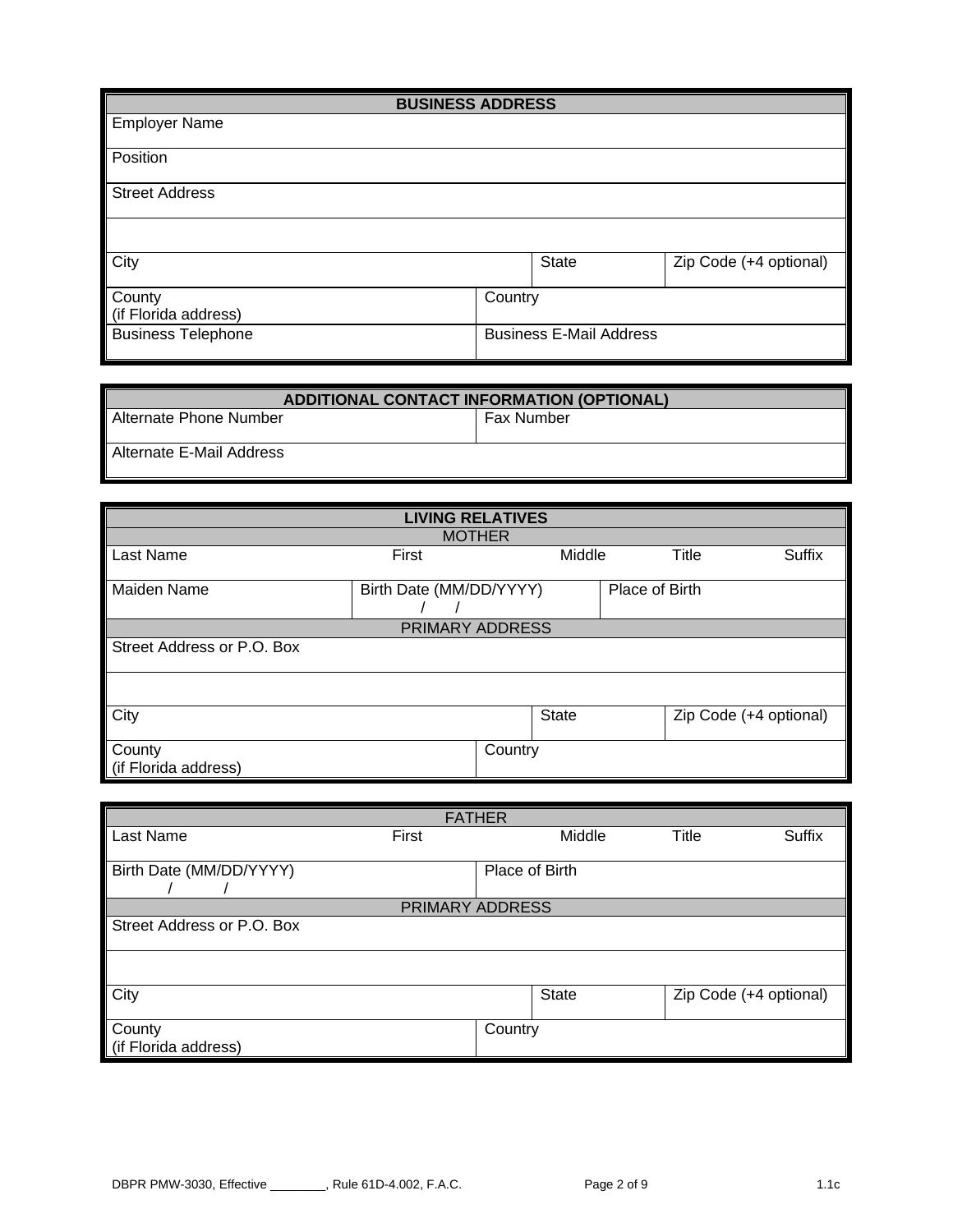| <b>SIBLING</b>                        |       |         |              |       |                        |  |  |
|---------------------------------------|-------|---------|--------------|-------|------------------------|--|--|
| Last Name                             | First |         | Middle       | Title | <b>Suffix</b>          |  |  |
| PRIMARY ADDRESS                       |       |         |              |       |                        |  |  |
| Street Address or P.O. Box            |       |         |              |       |                        |  |  |
|                                       |       |         |              |       |                        |  |  |
| <b>City</b>                           |       |         | <b>State</b> |       | Zip Code (+4 optional) |  |  |
| <b>County</b><br>(if Florida address) |       | Country |              |       |                        |  |  |

| <b>SIBLING</b>             |                 |              |                                     |               |  |  |
|----------------------------|-----------------|--------------|-------------------------------------|---------------|--|--|
| Last Name                  | First           | Middle       | <b>Title</b>                        | <b>Suffix</b> |  |  |
|                            |                 |              |                                     |               |  |  |
|                            | PRIMARY ADDRESS |              |                                     |               |  |  |
| Street Address or P.O. Box |                 |              |                                     |               |  |  |
|                            |                 |              |                                     |               |  |  |
| City                       |                 | <b>State</b> | $\overline{Zip}$ Code (+4 optional) |               |  |  |
| County                     | Country         |              |                                     |               |  |  |
| (if Florida address)       |                 |              |                                     |               |  |  |

| <b>SIBLING</b>             |                 |         |              |              |                        |  |
|----------------------------|-----------------|---------|--------------|--------------|------------------------|--|
| Last Name                  | First           |         | Middle       | <b>Title</b> | <b>Suffix</b>          |  |
|                            |                 |         |              |              |                        |  |
|                            | PRIMARY ADDRESS |         |              |              |                        |  |
| Street Address or P.O. Box |                 |         |              |              |                        |  |
|                            |                 |         |              |              |                        |  |
| City                       |                 |         | <b>State</b> |              | Zip Code (+4 optional) |  |
| County                     |                 | Country |              |              |                        |  |
| (if Florida address)       |                 |         |              |              |                        |  |

| SPOUSES/EX-SPOUSES         |                         |         |              |                |                        |        |
|----------------------------|-------------------------|---------|--------------|----------------|------------------------|--------|
| Last Name                  | First                   |         | Middle       |                | <b>Title</b>           | Suffix |
|                            |                         |         |              |                |                        |        |
| Maiden Name                | Birth Date (MM/DD/YYYY) |         |              | Place of Birth |                        |        |
|                            |                         |         |              |                |                        |        |
|                            | PRIMARY ADDRESS         |         |              |                |                        |        |
| Street Address or P.O. Box |                         |         |              |                |                        |        |
|                            |                         |         |              |                |                        |        |
| City                       |                         |         | <b>State</b> |                | Zip Code (+4 optional) |        |
| County                     |                         | Country |              |                |                        |        |
| (if Florida address)       |                         |         |              |                |                        |        |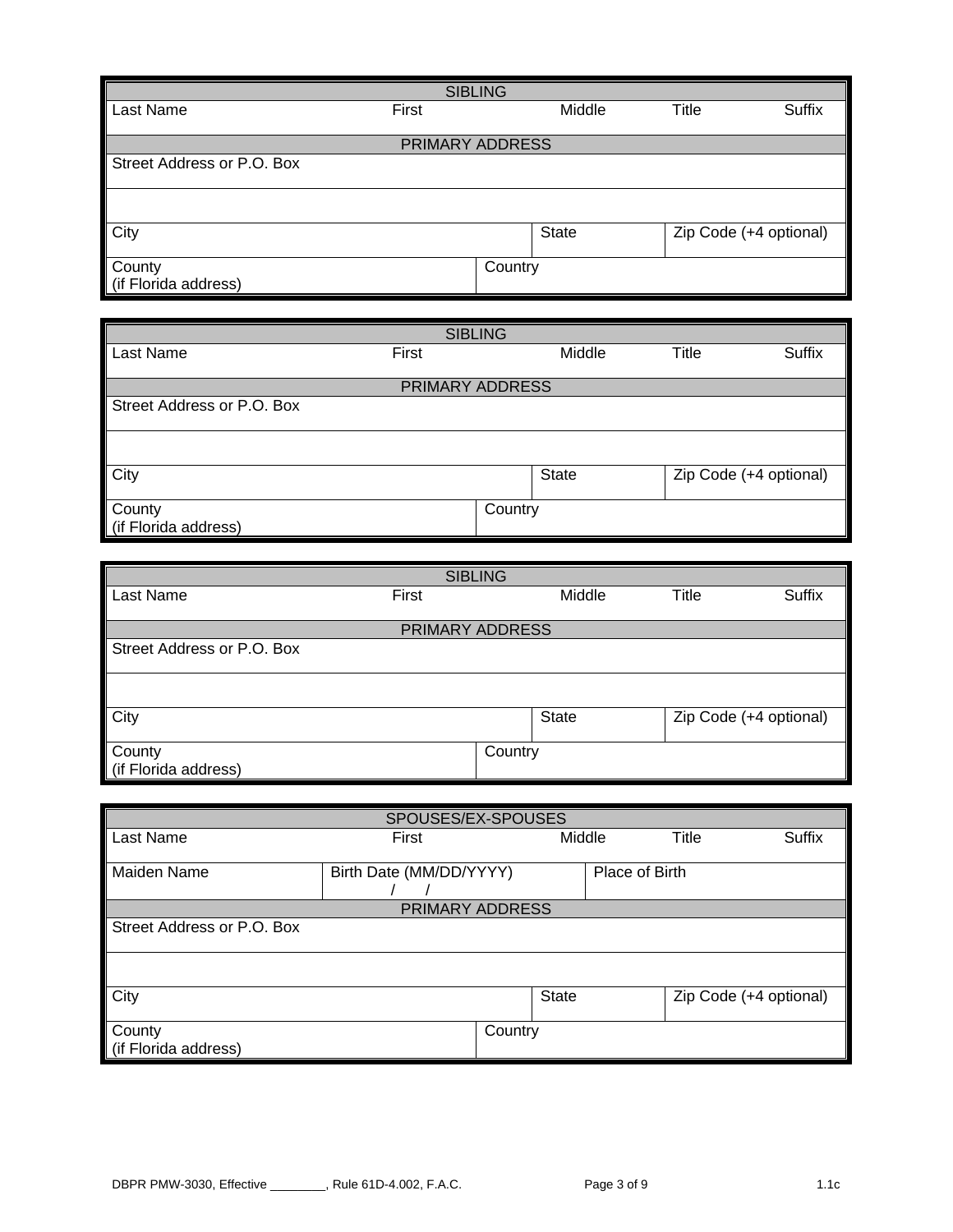| SON/DAUGHTER               |                 |         |              |       |                                     |  |  |
|----------------------------|-----------------|---------|--------------|-------|-------------------------------------|--|--|
| Last Name                  | First           |         | Middle       | Title | Suffix                              |  |  |
|                            |                 |         |              |       |                                     |  |  |
|                            | PRIMARY ADDRESS |         |              |       |                                     |  |  |
| Street Address or P.O. Box |                 |         |              |       |                                     |  |  |
|                            |                 |         |              |       |                                     |  |  |
|                            |                 |         |              |       |                                     |  |  |
|                            |                 |         |              |       |                                     |  |  |
| <b>City</b>                |                 |         | <b>State</b> |       | $\overline{Zip}$ Code (+4 optional) |  |  |
|                            |                 |         |              |       |                                     |  |  |
| County                     |                 | Country |              |       |                                     |  |  |
| (if Florida address)       |                 |         |              |       |                                     |  |  |

| SON/DAUGHTER                   |       |              |              |                        |  |  |  |
|--------------------------------|-------|--------------|--------------|------------------------|--|--|--|
| Last Name                      | First | Middle       | <b>Title</b> | Suffix                 |  |  |  |
| PRIMARY ADDRESS                |       |              |              |                        |  |  |  |
| Street Address or P.O. Box     |       |              |              |                        |  |  |  |
|                                |       |              |              |                        |  |  |  |
| <b>City</b>                    |       | <b>State</b> |              | Zip Code (+4 optional) |  |  |  |
| County<br>lif Florida address) |       | Country      |              |                        |  |  |  |

| RELATIVES IN PARI-MUTUEL WAGERING RELATED OCCUPATIONS |       |               |              |                        |  |  |
|-------------------------------------------------------|-------|---------------|--------------|------------------------|--|--|
| 1. Last Name                                          | First | Middle        | <b>Title</b> | <b>Suffix</b>          |  |  |
| Position                                              |       | Track/Fronton |              |                        |  |  |
| Street Address or P.O. Box                            |       |               |              |                        |  |  |
| City                                                  |       | State         |              | Zip Code (+4 optional) |  |  |
| 2. Last Name                                          | First | Middle        | Title        | <b>Suffix</b>          |  |  |
| Position                                              |       | Track/Fronton |              |                        |  |  |
| Street Address or P.O. Box                            |       |               |              |                        |  |  |
| City                                                  |       | <b>State</b>  |              | Zip Code (+4 optional) |  |  |
| 3. Last Name                                          | First | Middle        | <b>Title</b> | Suffix                 |  |  |
| Position                                              |       | Track/Fronton |              |                        |  |  |
| Street Address or P.O. Box                            |       |               |              |                        |  |  |
| City                                                  |       | <b>State</b>  |              | Zip Code (+4 optional) |  |  |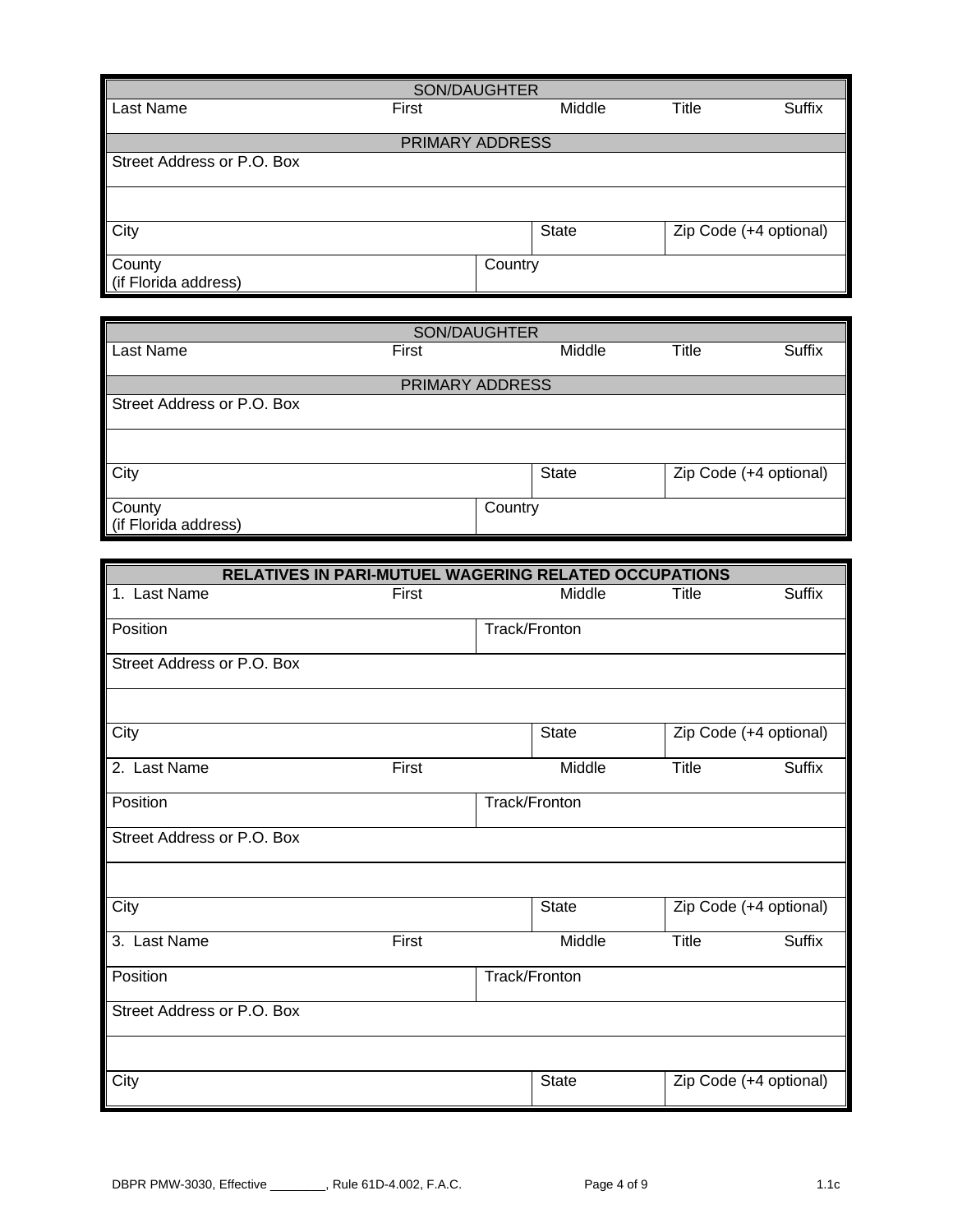| RELATIVES IN PARI-MUTUEL WAGERING RELATED OCCUPATIONS (CONT'D) |       |               |                        |  |
|----------------------------------------------------------------|-------|---------------|------------------------|--|
| Last Name                                                      | First | Middle        | Suffix<br>Title        |  |
| Position                                                       |       | Track/Fronton |                        |  |
| Street Address or P.O. Box                                     |       |               |                        |  |
|                                                                |       |               |                        |  |
| <b>City</b>                                                    |       | <b>State</b>  | Zip Code (+4 optional) |  |

| <b>CRIMINAL HISTORY</b>                                                                              |        |             |              |  |
|------------------------------------------------------------------------------------------------------|--------|-------------|--------------|--|
| Have you ever been convicted of any of the following? (check all that apply - if yes, explain below) |        |             |              |  |
| Bookmaking<br>□                                                                                      |        | Felony<br>⊔ |              |  |
| 1. Date                                                                                              | County |             | <b>State</b> |  |
| Charge                                                                                               |        | Disposition |              |  |
| 2. Date                                                                                              | County |             | <b>State</b> |  |
| Charge                                                                                               |        | Disposition |              |  |
| 3. Date                                                                                              | County |             | <b>State</b> |  |
| Charge                                                                                               |        | Disposition |              |  |

| PREVIOUS RESIDENCES (LAST 20 YEARS OR AGE 18, WHICHEVER IS LESS) |                        |              |                        |
|------------------------------------------------------------------|------------------------|--------------|------------------------|
| 1. From                                                          | To                     |              |                        |
| <b>Street Address</b>                                            |                        |              |                        |
|                                                                  |                        |              |                        |
| City                                                             |                        | <b>State</b> | Zip Code (+4 optional) |
| County<br>(if Florida address)                                   | Country                |              |                        |
| 2. From                                                          | $\overline{\text{To}}$ |              |                        |
| <b>Street Address</b>                                            |                        |              |                        |
|                                                                  |                        |              |                        |
| City                                                             |                        | <b>State</b> | Zip Code (+4 optional) |
| County<br>(if Florida address)                                   | Country                |              |                        |
| 3. From                                                          | $\overline{\text{To}}$ |              |                        |
| <b>Street Address</b>                                            |                        |              |                        |
|                                                                  |                        |              |                        |
| City                                                             |                        | <b>State</b> | Zip Code               |
| County<br>(if Florida address)                                   | Country                |              |                        |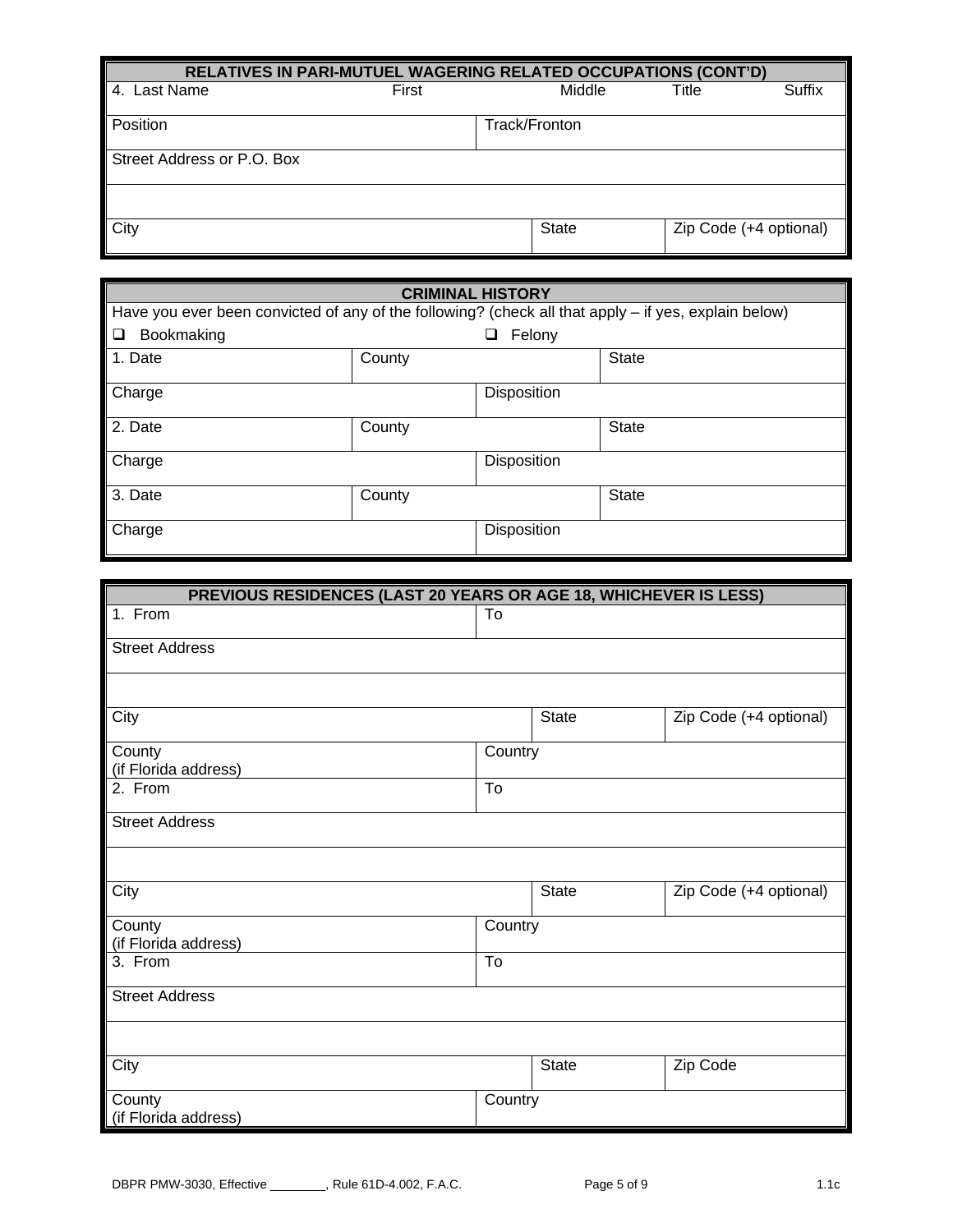| <b>EMPLOYMENT HISTORY</b><br>(SINCE AGE 21 - INCLUDING GOVERNMENT AND/OR MILITARY SERVICE) |                        |              |          |
|--------------------------------------------------------------------------------------------|------------------------|--------------|----------|
| 1. From                                                                                    | To                     |              |          |
| <b>Employer/Military Branch</b>                                                            |                        |              |          |
| City                                                                                       |                        | <b>State</b> | Position |
| 2. From                                                                                    | $\overline{\text{To}}$ |              |          |
| <b>Employer/Military Branch</b>                                                            |                        |              |          |
| City                                                                                       |                        | State        | Position |
| 3. From                                                                                    | To                     |              |          |
| Employer/Military Branch                                                                   |                        |              |          |
| City                                                                                       |                        | <b>State</b> | Position |
| 4. From                                                                                    | $\overline{\text{To}}$ |              |          |
| <b>Employer/Military Branch</b>                                                            |                        |              |          |
| City                                                                                       |                        | <b>State</b> | Position |
| 5. From                                                                                    | $\overline{\text{To}}$ |              |          |
| <b>Employer/Military Branch</b>                                                            |                        |              |          |
| City                                                                                       |                        | <b>State</b> | Position |
| 6. From                                                                                    | $\overline{\text{To}}$ |              |          |
| <b>Employer/Military Branch</b>                                                            |                        |              |          |
| City                                                                                       |                        | State        | Position |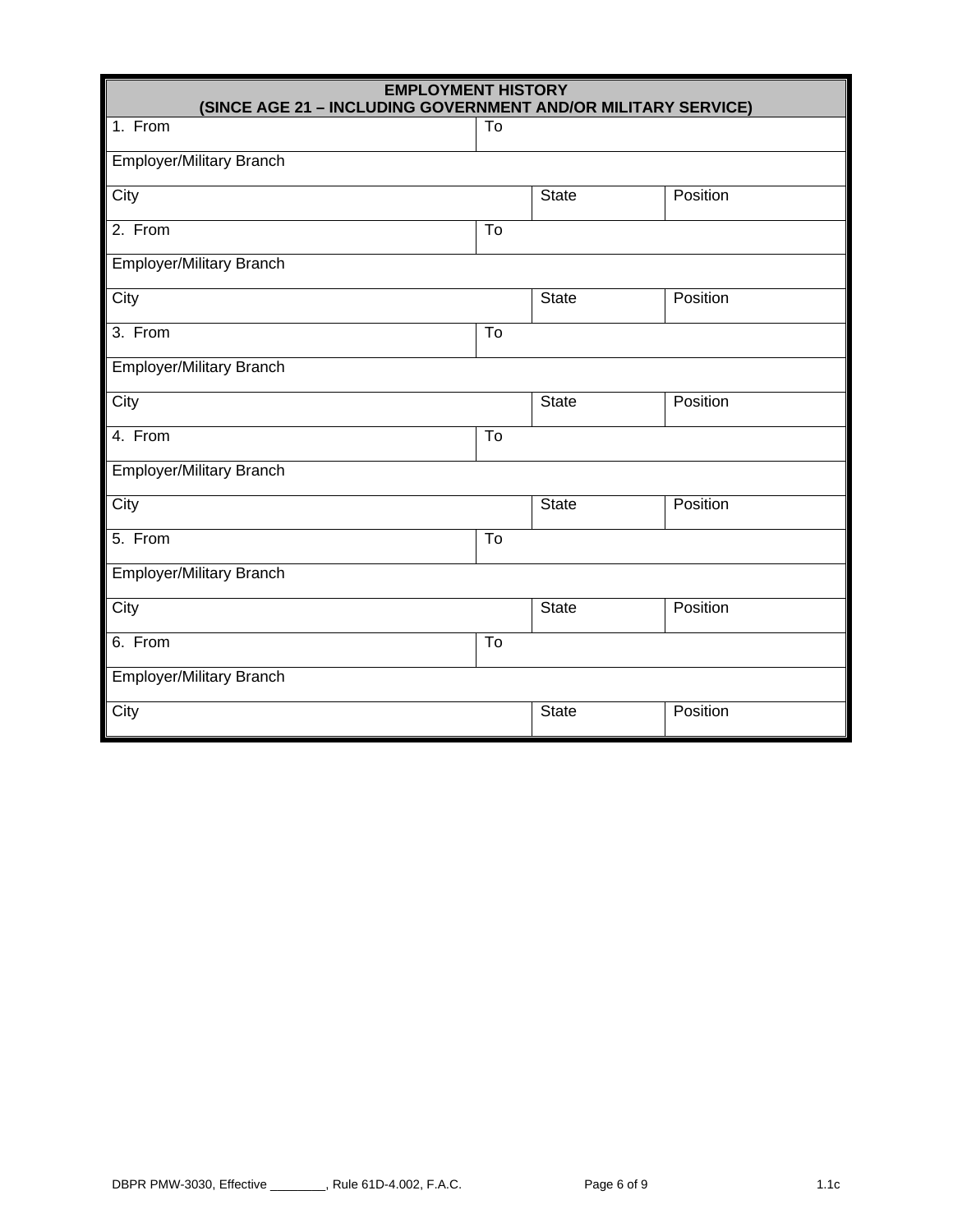| <b>INVESTMENTS IN GAMBLING ENTERPRISES</b> |              |  |                        |
|--------------------------------------------|--------------|--|------------------------|
| 1. Business Organization                   |              |  | Percentage Ownership   |
| Street Address or P.O. Box                 |              |  |                        |
|                                            |              |  |                        |
| City                                       | State        |  | Zip Code (+4 optional) |
| 2. Business Organization                   |              |  | Percentage Ownership   |
| Street Address or P.O. Box                 |              |  |                        |
|                                            |              |  |                        |
| City                                       | <b>State</b> |  | Zip Code (+4 optional) |
| 3. Business Organization                   |              |  | Percentage Ownership   |
| Street Address or P.O. Box                 |              |  |                        |
|                                            |              |  |                        |
| City                                       | <b>State</b> |  | Zip Code (+4 optional) |
| 4. Business Organization                   |              |  | Percentage Ownership   |
| Street Address or P.O. Box                 |              |  |                        |
|                                            |              |  |                        |
| City                                       | <b>State</b> |  | Zip Code (+4 optional) |
| 5. Business Organization                   |              |  | Percentage Ownership   |
| Street Address or P.O. Box                 |              |  |                        |
|                                            |              |  |                        |
| City                                       | <b>State</b> |  | Zip Code (+4 optional) |
| 6. Business Organization                   |              |  | Percentage Ownership   |
| Street Address or P.O. Box                 |              |  |                        |
|                                            |              |  |                        |
| City                                       | <b>State</b> |  | Zip Code (+4 optional) |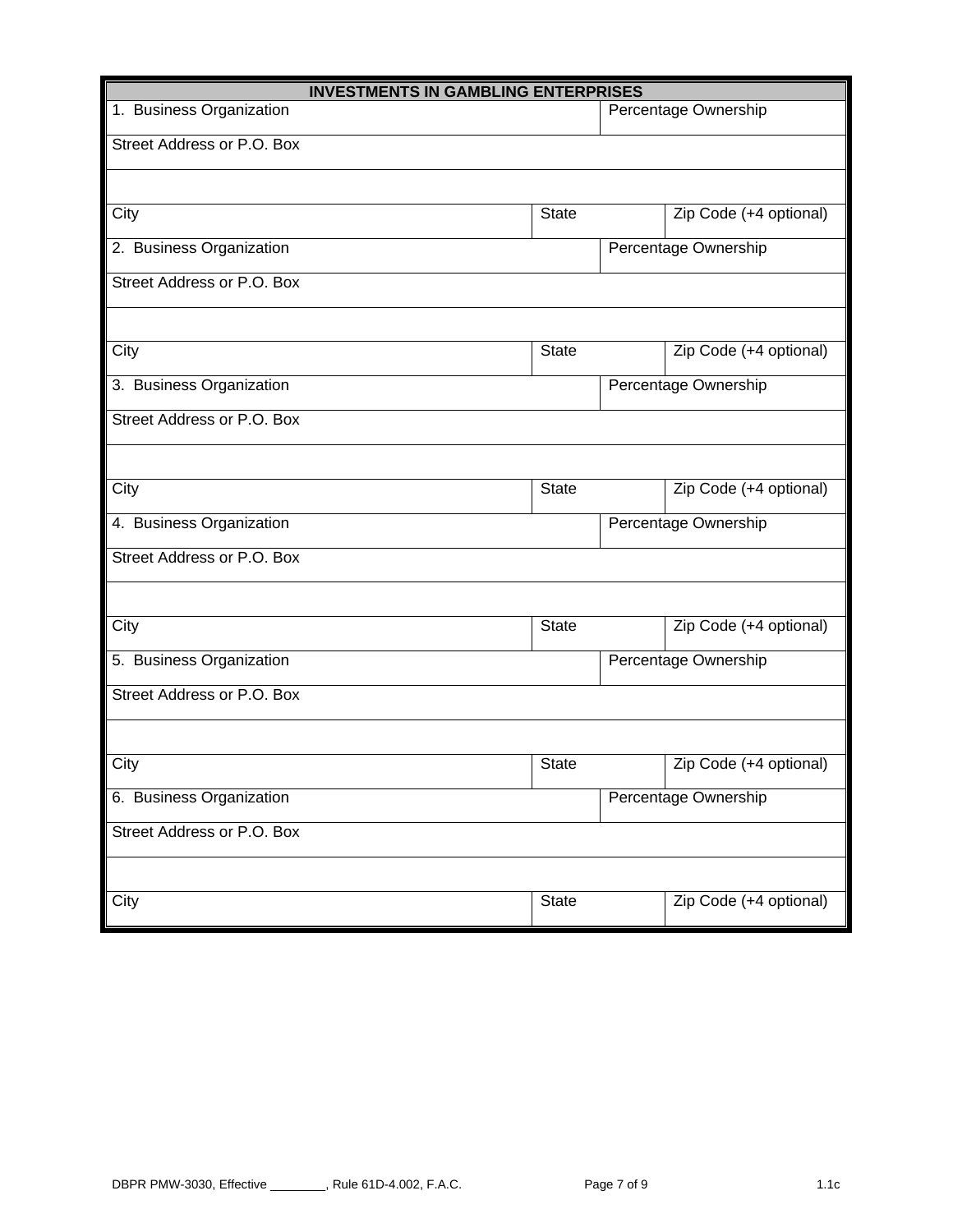| SOURCES OF INCOME OTHER THAN THOSE PREVIOUSLY LISTED |
|------------------------------------------------------|
|------------------------------------------------------|

| . . |  |
|-----|--|
| 2.  |  |
| 3.  |  |
| 4.  |  |
| 5.  |  |
| 6.  |  |

| <b>BANKING</b>             |              |                        |
|----------------------------|--------------|------------------------|
| 1. Institution             |              |                        |
| Street Address or P.O. Box |              |                        |
|                            |              |                        |
|                            |              |                        |
| City                       | State        | Zip Code (+4 optional) |
| 2. Institution             |              |                        |
| Street Address or P.O. Box |              |                        |
|                            |              |                        |
| City                       | State        | Zip Code (+4 optional) |
| 3. Institution             |              |                        |
| Street Address or P.O. Box |              |                        |
|                            |              |                        |
| City                       | <b>State</b> | Zip Code (+4 optional) |
| 4. Institution             |              |                        |
| Street Address or P.O. Box |              |                        |
|                            |              |                        |
| City                       | <b>State</b> | Zip Code (+4 optional) |